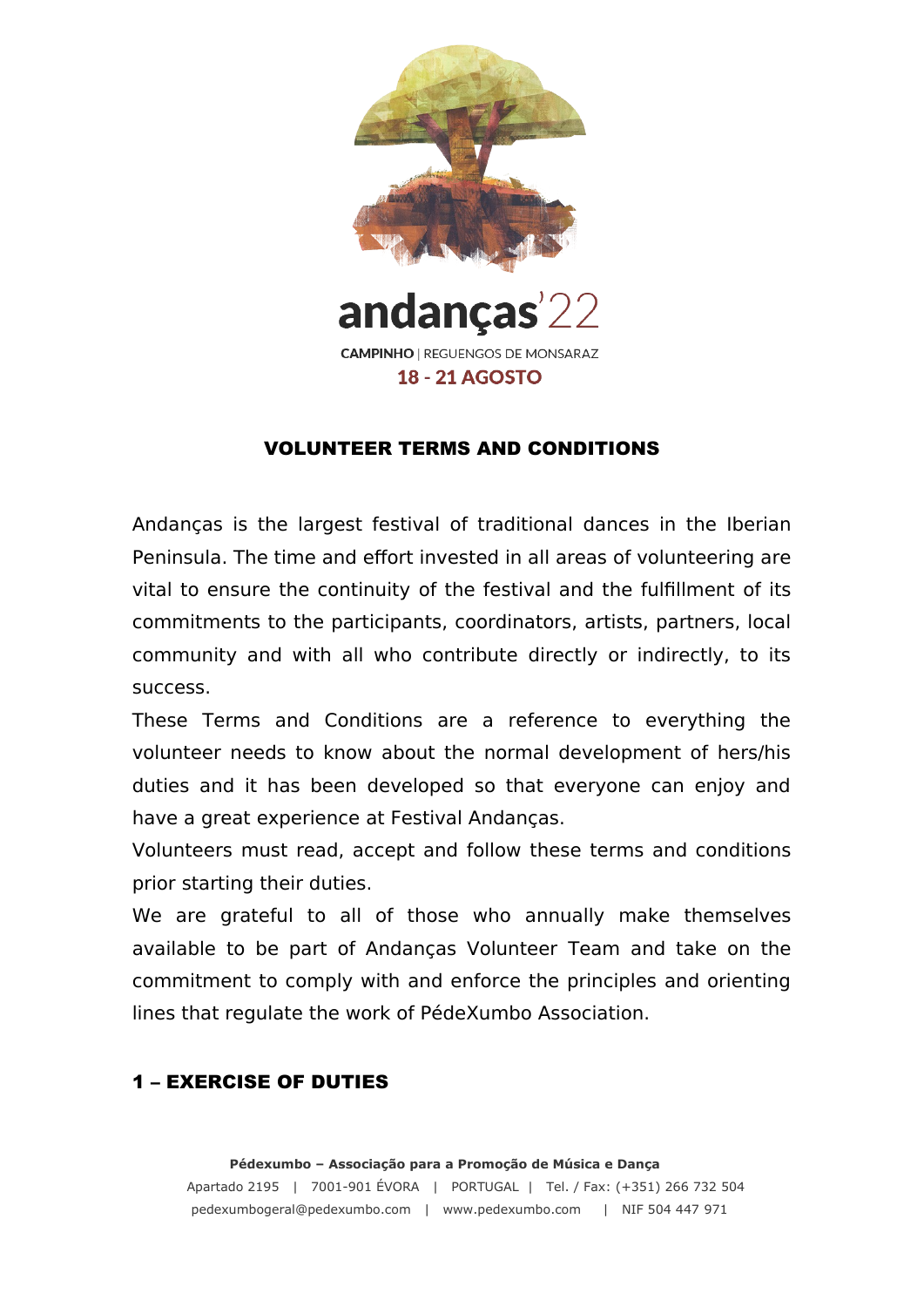1.1. Volunteers must present themselves within one day before the start of the festival (or, exceptionally within the time frame agreed with the coordinators of the respective teams) with the purpose of carrying out all essential organizational and / or preparatory tasks. In order to ensure the proper functioning of each sector the volunteer must remain available until the end of the festival.

1.2. Volunteers must complete a total of 16 volunteer hours during the 4 days of Operation of the festival. The number of hours of daily volunteering will be subject to the functions to be performed and shall be defined and communicated by the team's coordinator.

1.3. If the volunteer is part of the Assembly and/or Disassembly teams, she/he must be available 5 days before and/or 5 days after the festival, respectively, and will complete 7 to 8 hours of daily work, but in return, these teams will be free to dance throughout the festival.

# 2 – FOOD

2.1. The Festival has a canteen (Cantina Andanças) where omnivores and vegetarian meals are served. Volunteers are entitled to a daily ticket for lunch or dinner at Cantina Andanças. Delivery of meal tickets is performed daily by the Coordinator of each team.

2.2. If the volunteer is part of the Assembly or Disassembly teams, she/he will be entitled to 3 daily meals only during the 5 days of functions.

### 3 – ACCOMMODATION

3.1. Volunteers are entitled to free accommodation in the festival campsite. For camping, it is absolutely necessary to bring: sleeping bag and tent or any other indicated equipment for this purpose.

### 4 – INSURANCE

4.1. Volunteers are entitled to personal accident insurance while they are on duty.